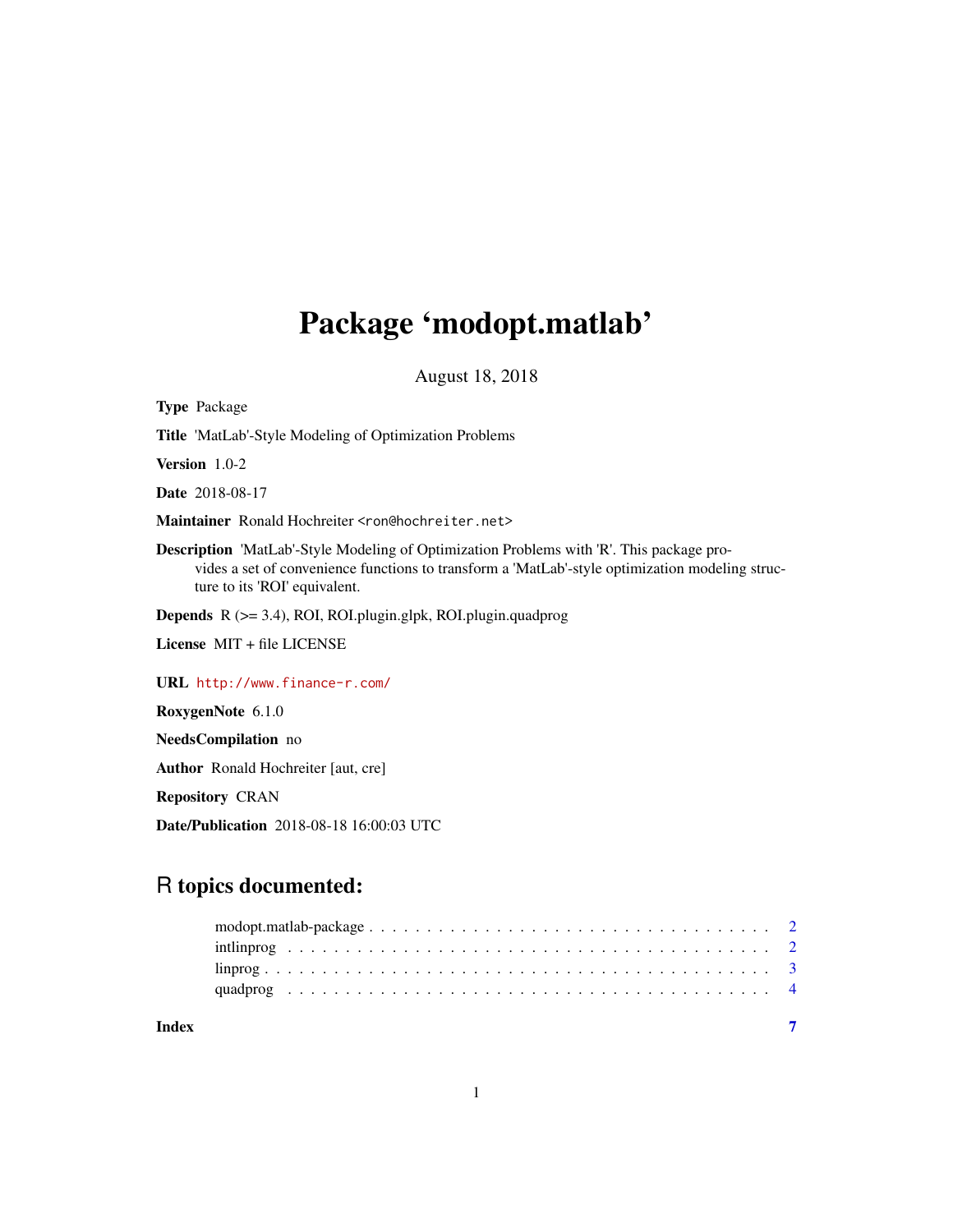<span id="page-1-0"></span>modopt.matlab-package *MatLab(R)-style Optimization Modeling in R using ROI*

#### Description

'MatLab'-Style Modeling of Optimization Problems with 'R'. This package provides a set of convenience functions to transform a 'MatLab'-style optimization modeling structure to its 'ROI' equivalent.

#### Author(s)

Ronald Hochreiter, <ron@hochreiter.net>

#### References

<http://www.finance-r.com/>

#### See Also

Useful links:

• <http://www.finance-r.com/>

intlinprog *MatLab(R)-style Mixed Integer Linear Programming in R using ROI*

#### Description

intlinprog provides a simple interface to ROI using the optimization model specification of Mat- $Lab(R)$ 

minimize in x: f<sup>\*</sup>\*x subject to A<sup>\*</sup>x <= b Aeq<sup>\*</sup>x == beq x >= lb x <= ub

#### Usage

 $intlinprog(f, intoon = NULL, A = NULL, b = NULL, Aeg = NULL,$  $beg = NULL$ ,  $lb = NULL$ ,  $ub = NULL$ ,  $x0 = NULL$ ,  $options = NULL$ 

#### Arguments

| f      | Linear term (vector) of the objective function |
|--------|------------------------------------------------|
| intcon | Vector of which variables are integer          |
| A      | Inequality constraints (left-hand side)        |
| b      | Inequality constraints (right-hand side)       |
| Aeg    | Equality constraints (left-hand side)          |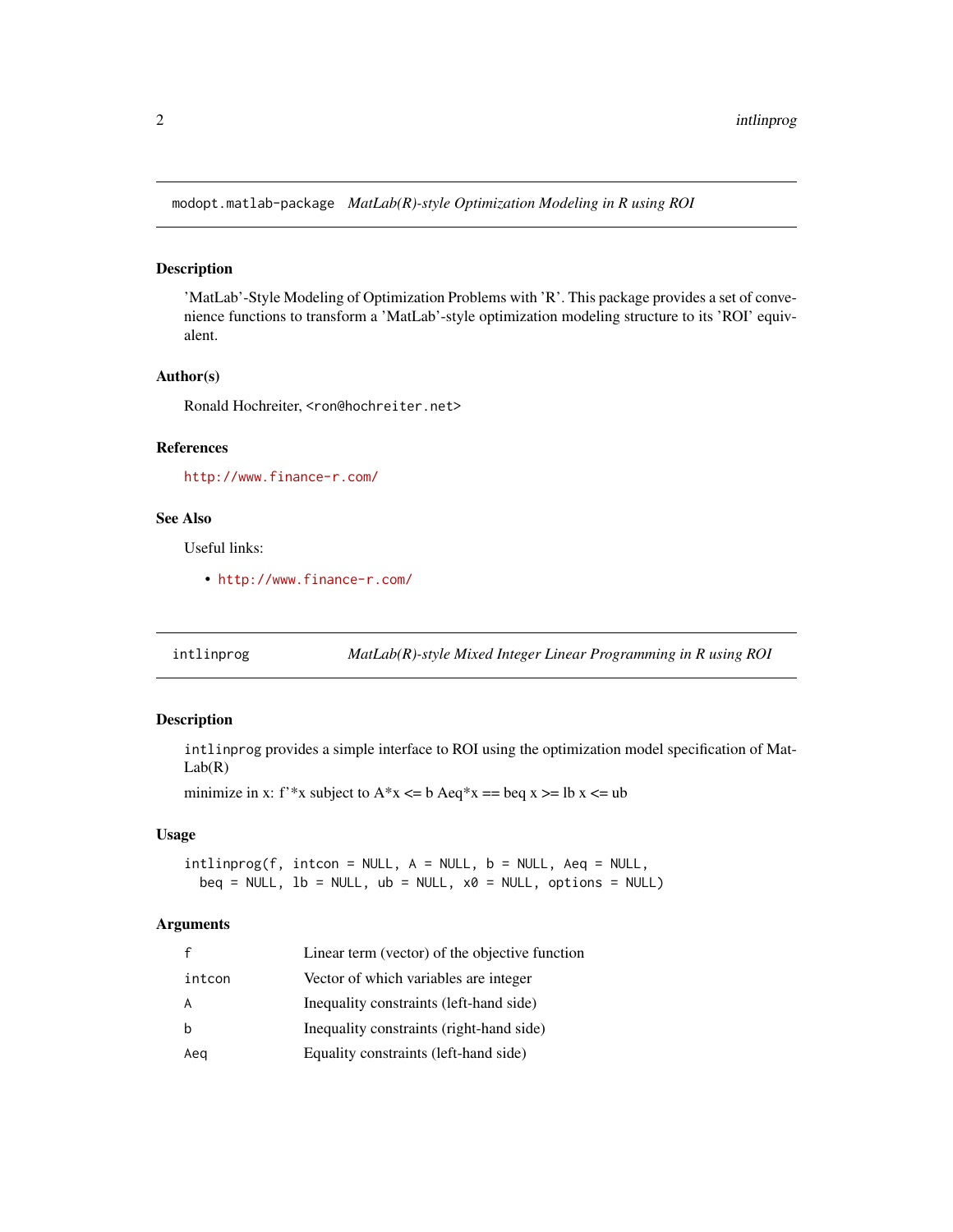#### <span id="page-2-0"></span>linprog 3

| beg     | Equality constraints (right-hand side) |
|---------|----------------------------------------|
| 1b      | Lower bound                            |
| ub      | Upper bound                            |
| x0      | Initial solution                       |
| options | Additional optimization parameters     |

#### Value

The solution vector in x as well as the objective value in fval.

#### Author(s)

Ronald Hochreiter, <ron@hochreiter.net>

#### Examples

```
# minimize 8x1 + x2
# subject to
# x1 + 2x2 >= -14
# -4x1 - 1x2 <= -33
# 2x1 + x2 \le 20# x1, x2 integer
f \leftarrow c(8, 1)A <- matrix(c(-1, -2, -4, -1, 2, 1), nrow=3, byrow=TRUE)
b \leq c(14, -33, 20)sol \le intlinprog(f, c(1, 2), A, b)
sol <- intlinprog(f, NULL, A, b)
sol$x
```
#### Description

linprog provides a simple interface to ROI using the optimization model specification of Mat- $Lab(R)$ 

minimize in x: f<sup>\*\*</sup>x subject to: A<sup>\*</sup>x <= b subject to: Aeq<sup>\*</sup>x == beq x >= lb x <= ub

#### Usage

```
linnprog(f, A = NULL, b = NULL, Aeq = NULL, beq = NULL, lb = NULL,ub = NULL, x0 = NULL, options = NULL)
```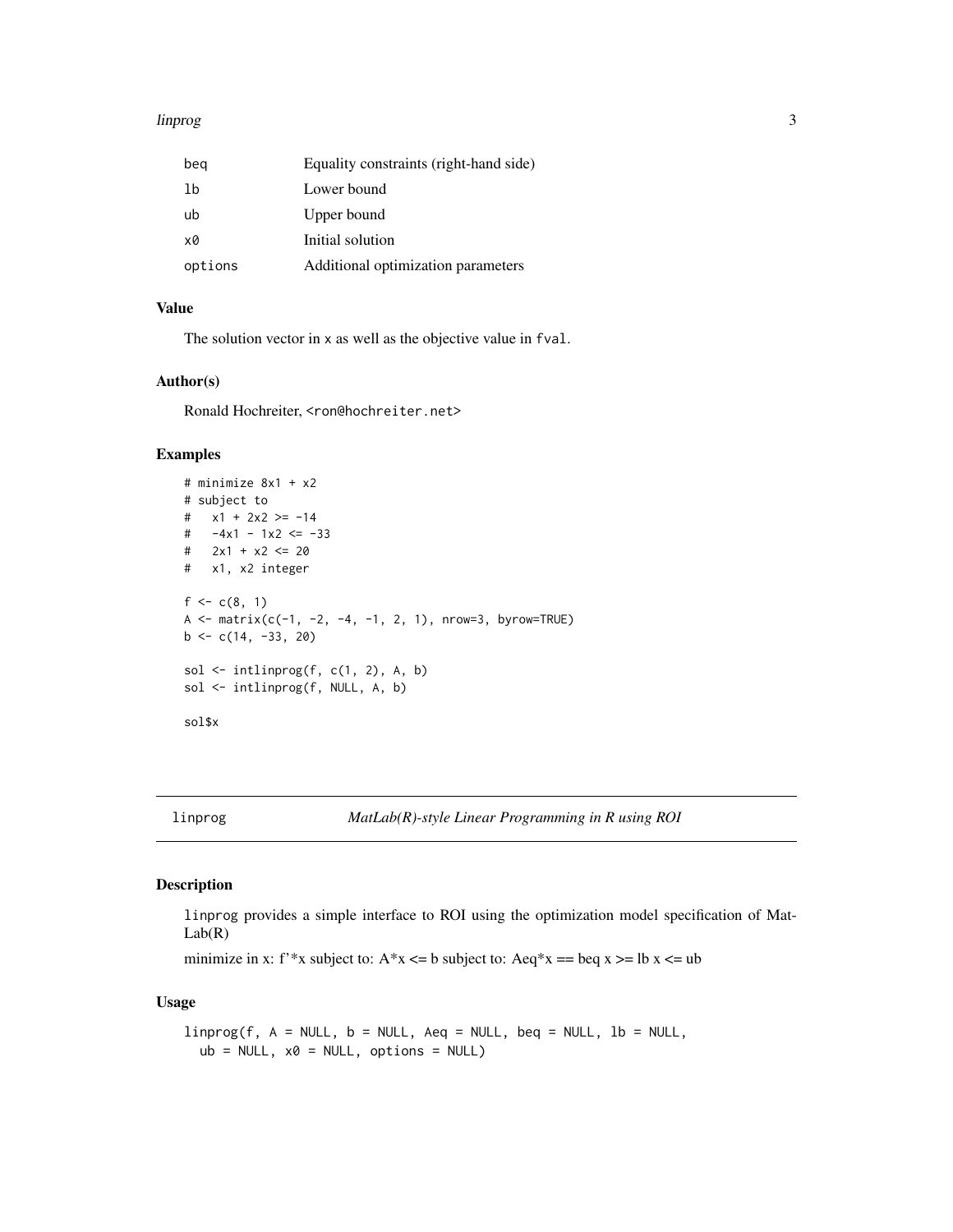#### <span id="page-3-0"></span>Arguments

|         | Linear term (vector) of the objective function |
|---------|------------------------------------------------|
| A       | Inequality constraints (left-hand side)        |
| b       | Inequality constraints (right-hand side)       |
| Aeg     | Equality constraints (left-hand side)          |
| beg     | Equality constraints (right-hand side)         |
| 1b      | Lower bound                                    |
| ub      | Upper bound                                    |
| x0      | Initial solution                               |
| options | Additional optimization parameters             |

#### Value

The solution vector in x as well as the objective value in fval.

#### Author(s)

Ronald Hochreiter, <ron@hochreiter.net>

#### Examples

```
# maximize: 2x1 + x2
# subject to:
# x1 + x2 \le 5# x1 \le 3# x1 = 0, x2 = 0f \leftarrow c(2, 1)A <- matrix(c(1, 1, 1, 0), nrow=2, byrow=TRUE)
b \leq c(5, 3)sol \le linprog(-f, A, b)
sol$x
```
quadprog *MatLab(R)-style Quadratic Programming in R using ROI*

#### Description

quadprog provides a simple interface to ROI using the optimization model specification of Mat- $Lab(R)$ 

minimize in x: f'\*x + 0.5\*x'\*H\*x subject to: A\*x <= b Aeq\*x == beq x >= lb x <= ub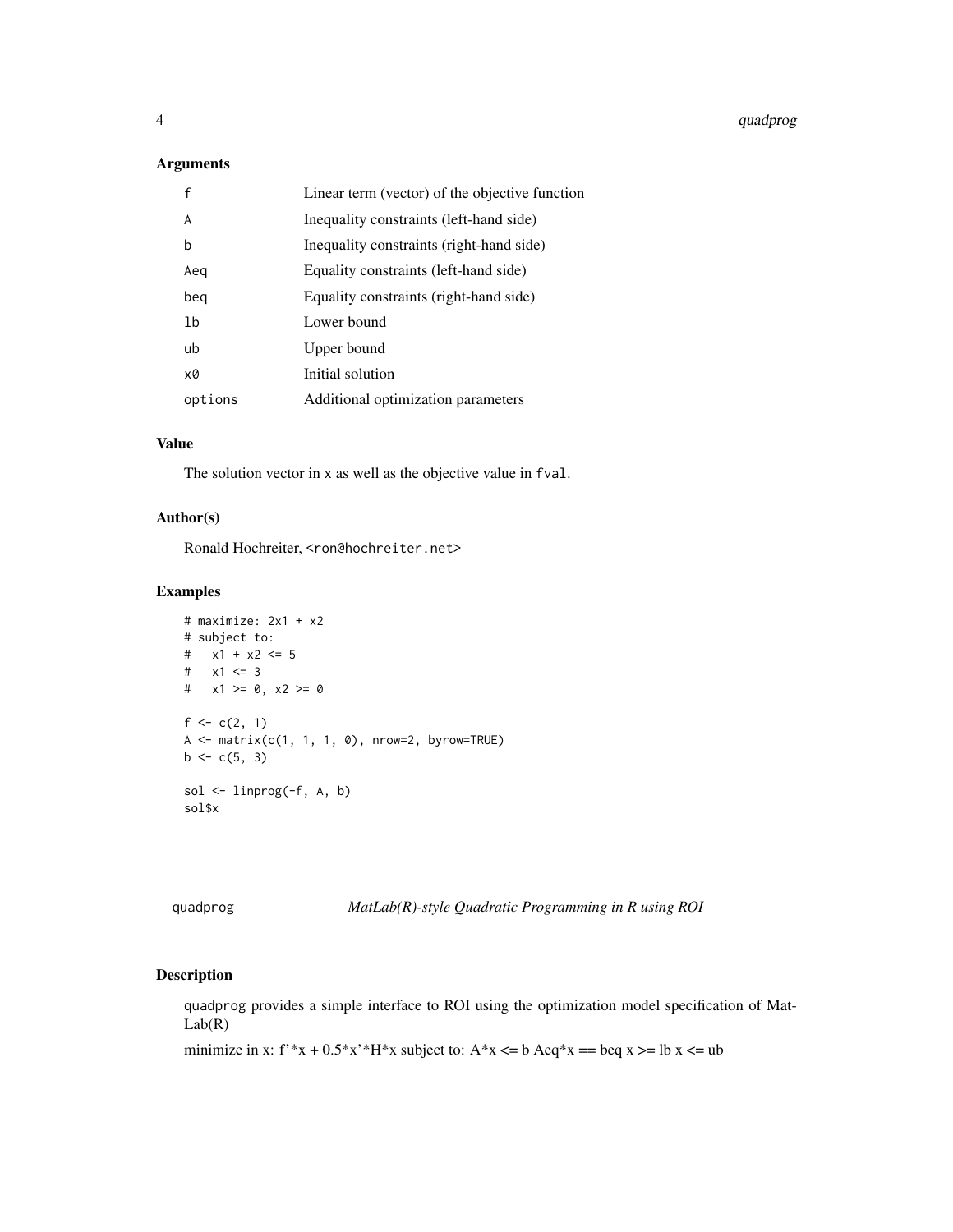#### quadprog 50 to 100 minutes and 200 minutes of the contract of the contract of the contract of the contract of the contract of the contract of the contract of the contract of the contract of the contract of the contract of

#### Usage

quadprog(H,  $f$ ,  $A = NULL$ ,  $b = NULL$ ,  $Aeg = NULL$ ,  $beq = NULL$ ,  $lb = NULL$ ,  $ub = NULL$ ,  $x0 = NULL$ , options = NULL)

#### Arguments

| H       | Quadratic term (matrix) of the objective function |
|---------|---------------------------------------------------|
| f       | Linear term (vector) of the objective function    |
| A       | Inequality constraints (left-hand side)           |
| b       | Inequality constraints (right-hand side)          |
| Aeg     | Equality constraints (left-hand side)             |
| beg     | Equality constraints (right-hand side)            |
| 1b      | Lower bound                                       |
| ub      | Upper bound                                       |
| x0      | Initial solution                                  |
| options | Additional optimization parameters                |
|         |                                                   |

#### Value

The solution vector in x as well as the objective value in fval.

#### Author(s)

Ronald Hochreiter, <ron@hochreiter.net>

#### Examples

```
# Covariance matrix of four stocks (weekly returns from 2011):
#
# AAPL IBM MSFT ORCL
# AAPL 0.0014708114 0.0006940036 0.0006720841 0.0008276391
# IBM 0.0006940036 0.0009643581 0.0006239411 0.0011266429
# MSFT 0.0006720841 0.0006239411 0.0009387707 0.0008728736
# ORCL 0.0008276391 0.0011266429 0.0008728736 0.0021489512
covariance = matrix(c(0.0014708114, 0.0006940036, 0.0006720841, 0.0008276391,
                     0.0006940036, 0.0009643581, 0.0006239411, 0.0011266429,
                     0.0006720841, 0.0006239411, 0.0009387707, 0.0008728736,
                     0.0008276391, 0.0011266429, 0.0008728736, 0.0021489512),
                     nrow=4, byrow=TRUE)
assets <- dim(covariance)[1]
H <- covariance
f \leftarrow rep(0, \text{ assets})Aeq <- rep(1, assets)
beq <-11b \leftarrow rep(0, assets)ub < - rep(1, assets)
```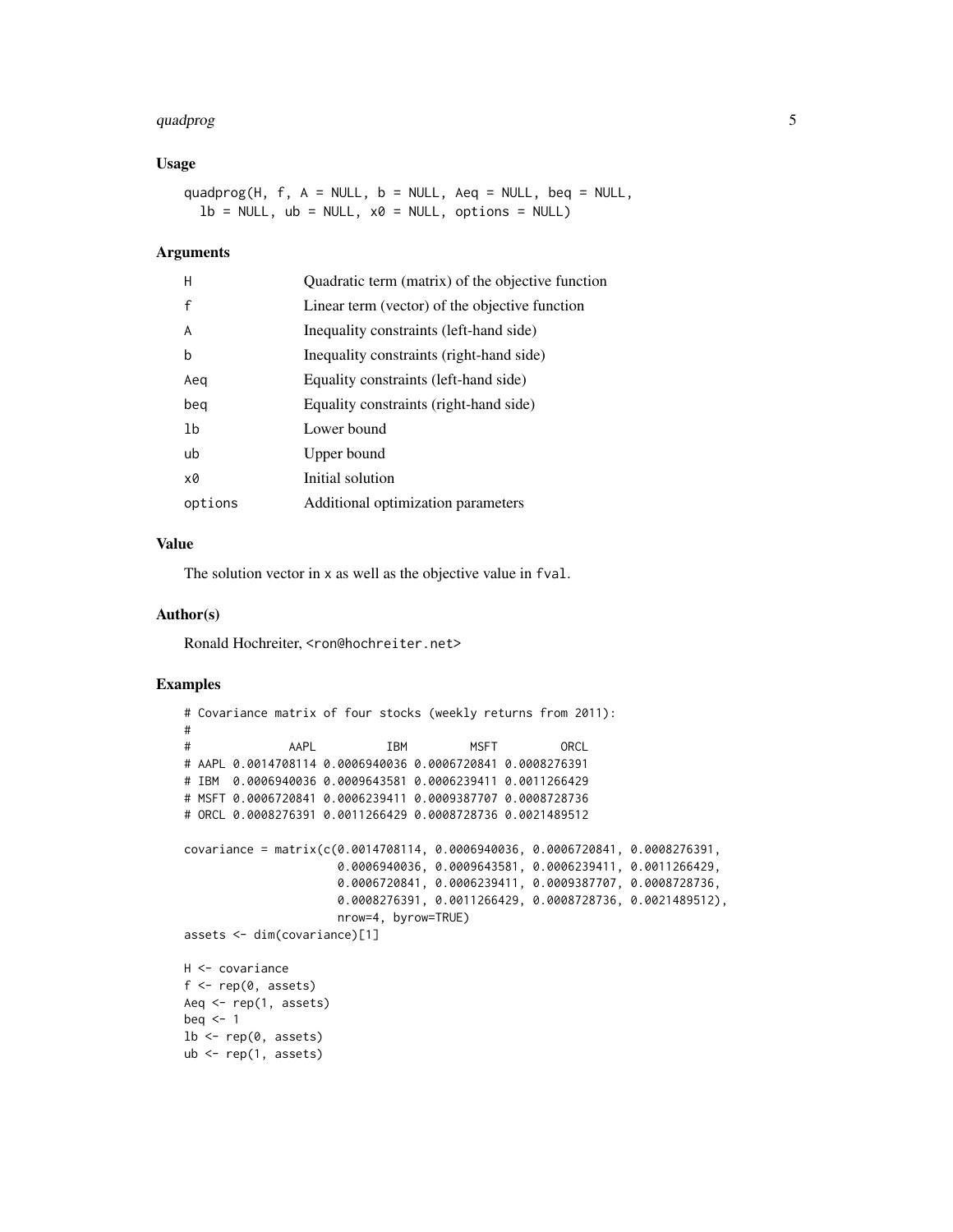#### 6 quadprog and the contract of the contract of the contract of the contract of the contract of the contract of the contract of the contract of the contract of the contract of the contract of the contract of the contract of

solution <- quadprog(H, f, NULL, NULL, Aeq, beq, lb, ub) portfolio <- solution\$x print(portfolio)